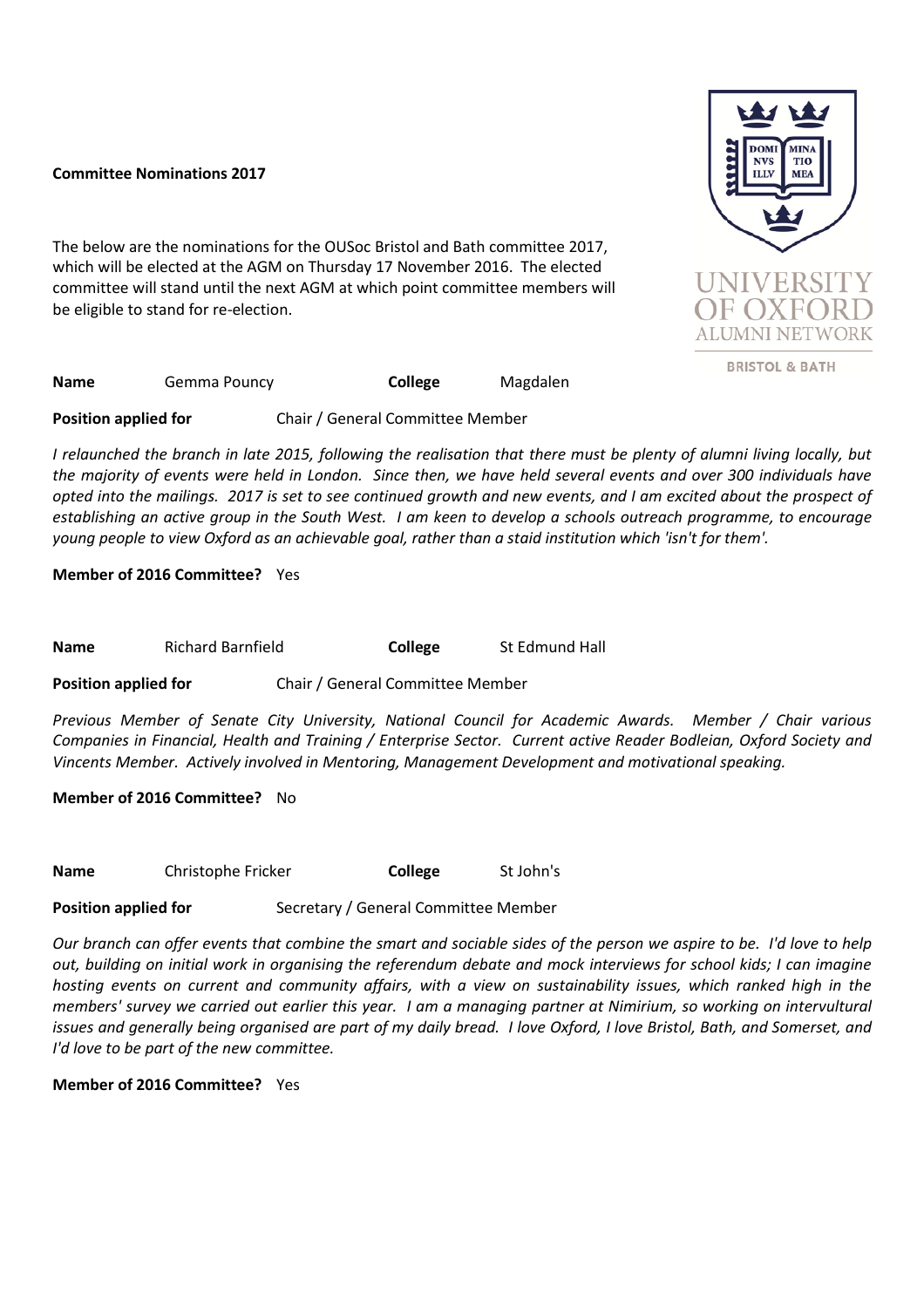**Name** Derek Hawkins **College** St Edmund Hall

**Position applied for** Treasurer

*Experience as a Treasurer, Finance Director of a number of major companies. Treasurer of two local voluntary organisations.*

**Member of 2016 Committee?** Yes

**Name** Alex Zhurakovskyi **College** St Cross **Position applied for** Web Officer

*I have been on the acting committee since the restart of OUS Bristol & Bath, created the current OUSBB website (www.oxford-bristolbath.org), and actively participated in social activities. Between 2010 - 2014, I sevred as IT-Officer, Secretary and President of the OU Ukrainian Society.* 

*My aim is to create a website that would serve as a benchmark to other alumni societies. Also, as a recent graduate, I want to help OUSBB be interesting and useful to the younger alumni generation.*

**Member of 2016 Committee?** Yes

| Name                        | Claire Hall                          |                                 | College        | St Anne's                                                                                                       |  |  |  |
|-----------------------------|--------------------------------------|---------------------------------|----------------|-----------------------------------------------------------------------------------------------------------------|--|--|--|
| <b>Position applied for</b> |                                      | <b>General Committee Member</b> |                |                                                                                                                 |  |  |  |
| discussion group.           |                                      |                                 |                | I organised this year's Freshers' Event which was a success. I am interested in starting a book club or topical |  |  |  |
|                             | <b>Member of 2016 Committee?</b> Yes |                                 |                |                                                                                                                 |  |  |  |
|                             |                                      |                                 |                |                                                                                                                 |  |  |  |
| Name                        | Bianca Ambrose-Oji                   |                                 | <b>College</b> | Wolfson                                                                                                         |  |  |  |
| <b>Position applied for</b> |                                      | <b>General Committee Member</b> |                |                                                                                                                 |  |  |  |
|                             | <b>Member of 2016 Committee?</b> Yes |                                 |                |                                                                                                                 |  |  |  |

**Position applied for General Committee Member** 

**Name Nicolette Boater College** Brasenose

*Thrilled to discover that I was not alone in wanting a more local professional, social and intellectual connection with the university that has been a major influence on the person I now am, and realising the unmet potential to do this in the South West, I joined this committee in Spring 2016. I'm now looking forward to contributing more substantially in 2017, and am currently exploring the possibility of our branch hosting a careers workshop, bringing together local alumni employer expertise, attracting those alumni seeking to develop their career in this region, and drawing on the expertise of the OU Careers Service. I'm also interested in working with other committee members to develop further current and community affairs events, particularly around sustainability issues.* 

**Member of 2016 Committee?** Yes